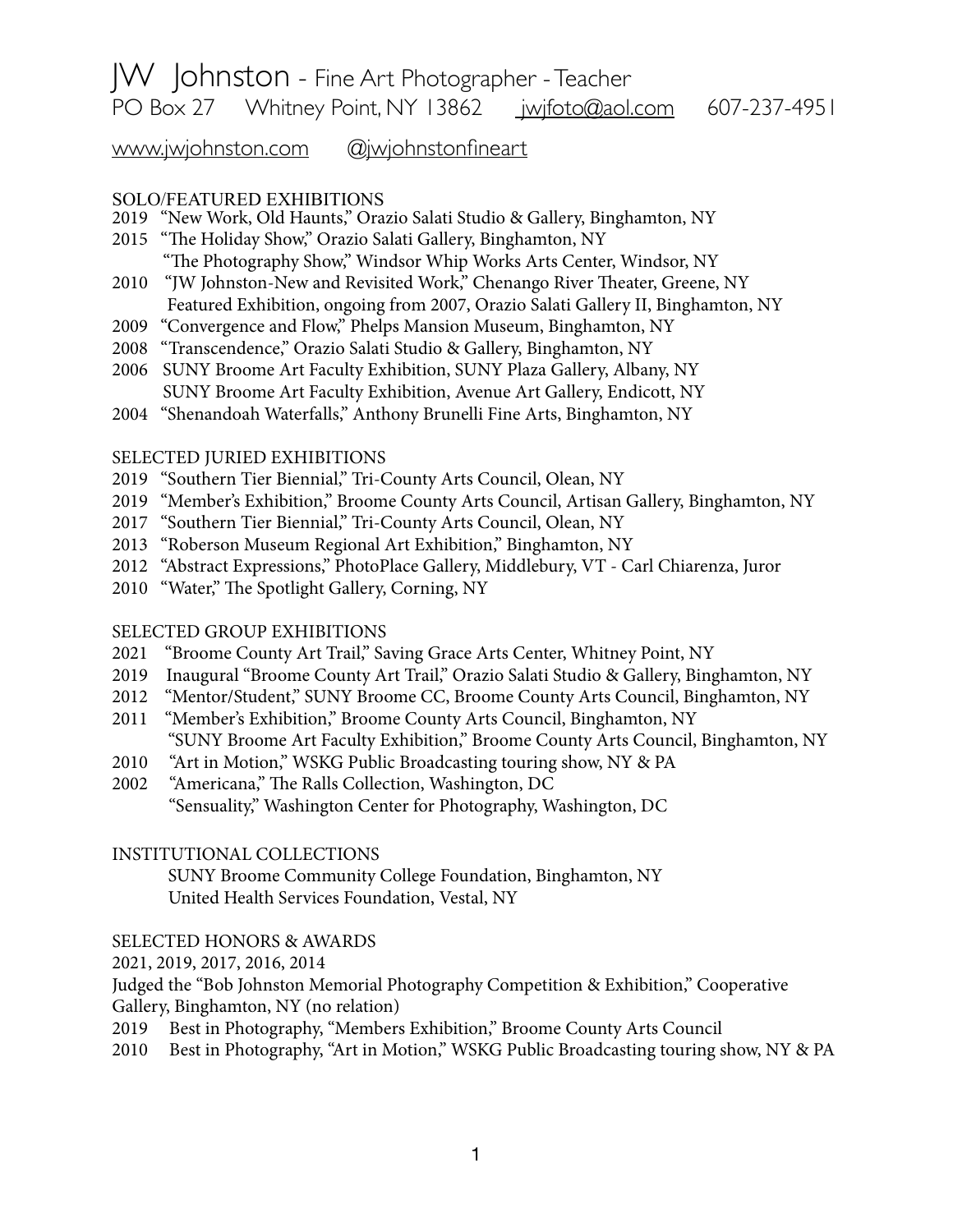# JW Johnston - Fine Art Photographer - Teacher PO Box 27 Whitney Point, NY 13862 [jwjfoto@aol.com](mailto:jwjfoto@aol.com) 607-237-4951

[www.jwjohnston.com](http://www.jwjohnston.com) @[jwjohnstonfineart](http://www.instagram.com/jwjohnstonfineart)

## BIBLIOGRAPHY

- 2019 [News Channel 34 "New Work, Old Haunts"](https://www.binghamtonhomepage.com/news/local-news/first-friday-jw-johnston-is-displaying-new-work-old-haunts/) Exhibition Preview Lens Culture Black & White Photography Awards Submission [-Bio a](https://www.lensculture.com/jw-johnston)nd [Backstories](https://www.lensculture.com/jw-johnston?modal=project-1105943)
- 2015 [SUNY Broome Campus OnLine Newsletter Feature](https://news.sunybroome.edu/buzz/suny-broome-photography-instructors-work-featured-in-national-magazine/) (June 23, 2015) [Binghamton Press & Sun Bulletin Featured Artist Pro](https://www.pressconnects.com/story/news/connections/2015/07/14/creators-johnston/30149847/)fle (July 14, 2015)
- 2014 [Artist Cafe](https://www.youtube.com/watch?v=UmLhA8Xv0Z0) and [Artist Cafe Web Extra](https://www.youtube.com/watch?v=dApdMG80II0)  Public TV nationally-aired and online profiles
- [2008](https://www.lensculture.com/jw-johnston?modal=project-1105943) Binghamton Press & Sun Bulletin exhibition preview
- 2004 Binghamton Press & Sun Bulletin exhibition preview

## PUBLICATIONS

2021 [Broome Art Guide](https://broomearts.org/wp-content/plugins/pdfjs-viewer-shortcode/pdfjs/web/viewer.php?file=https://broomearts.org/wp-content/uploads/2021/11/BroomeArtGuide2021.pdf&attachment_id=&dButton=true&pButton=false&oButton=false&sButton=true#zoom=auto&pagemode=none&_wpnonce=6545ce97ed) - Online & Print - Broome County Arts Council, Broome County, NY 2016 to 2020: Th[e JW Johnston Quarterly Newsletter](https://us15.campaign-archive.com/home/?u=ad10378a48a8378ee70bc9f5e&id=b4497a42bf) - photographs and their backstories; howto, exhibition, and workshop information

2019 Co-produced, wrote promotional preview [Video for "New Work, Old Haunts" exhibition](https://www.youtube.com/watch?v=Rg1fJNhI3g0)

2015 [Outdoor Photographer - May 26, 2015](https://www.outdoorphotographer.com/on-location/travel/national-parks-pro-guide/#.VYM71esbz8s) - Wrote article and contributed one image to the magazine's National Park Guide cover story

2012 ["B&W Magazine -Special Portfolio Contest Edition](https://www.bandwmag.com/galleries/bw/contests/13/photographs/40204)

## EDUCATION

B.S., Broadcast Journalism, Syracuse University

## PHOTOGRAPHY STUDIES & PROFESSIONAL DEVELOPMENT

- Syracuse University Newhouse School of Public Communications
- Northern Virginia Community College, Alexandria Campus
- Photographer's Assistant Washington, DC (1999-2003)
- La Luz Workshops "Finding Your Audience, an Introduction to Marketing Your Photographs" with Mary Virginia Swanson
- Griffin Museum "Portfolio Prep" with Mary Virginia Swanson
- Griffin Museum "Portfolio Development and Marketing for Fine Art Photographers" with Karen Davis
- Griffin Museum "Photobook Week"
- Houston Center for Photography Master Class- "Getting Seen, Getting Shown" with Jess Dugan & Sasha Wolf
- Eastman Museum "Tintype Basics Workshop" with Mark Osterman & Nick Brandreth
- LensWork On-the-Road Seminars "Folios, Chapbooks & Keepsakes" & "Finding an Audience for Your Work" - with Brooks Jensen
- Maine Media Workshop "Travel Photography" with Jim Richardson
- Landscape Photography Workshop, Adirondack Park, NY, with Nathan Farb